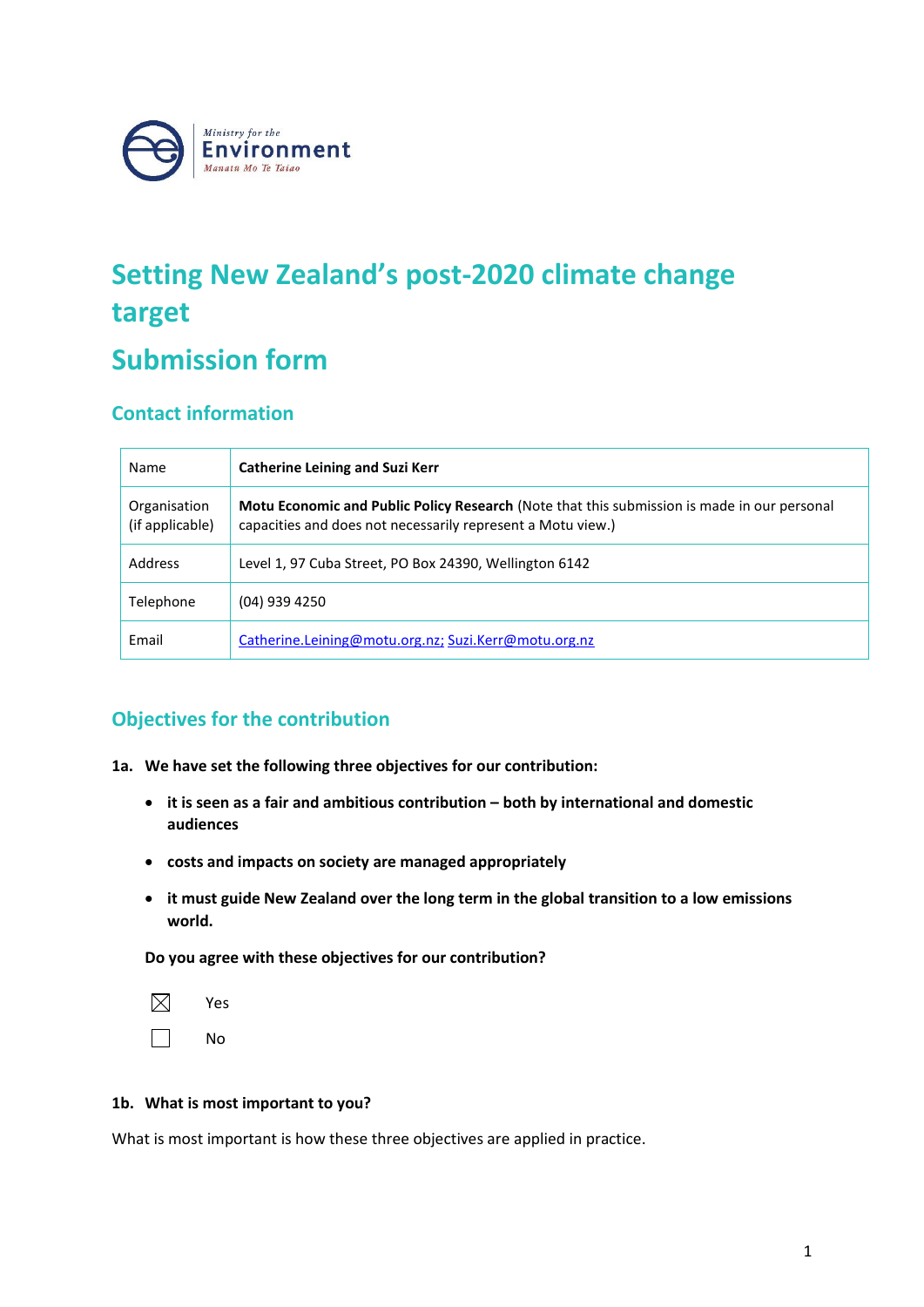**Fairness:** The concept of fairness has multiple dimensions extending beyond equal mitigation cost and equal mitigation effort, whether measured per tonne of abatement, per capita, per unit of GDP, or relative to base-year or projected emissions. It should also encompass our historical contribution to the problem, our capacity (resources, expertise and opportunities) to contribute toward achieving the global temperature goal, and the strategic benefits we stand to gain by transitioning toward a zero-net-emission economy and joining collective action to avoid the worst impacts of climate change. We should also consider the fairness to the most vulnerable populations globally and to future generations of New Zealanders of advancing versus delaying mitigation action, locking ourselves into emissions-intensive development, and shifting the cost of stranded assets and climate impacts to others.

**Ambition:** The IPCC advises that globally, a least-cost pathway to achieve the global goal of limiting temperature increases below 2 degrees Celsius entails reductions of 40-70% below 2010 levels by 2050 on the way to a zero-net-emission global economy by the end of the century. Countries with more developed economies, capacity and capability should make a relatively more ambitious contribution to global mitigation than those struggling to meet basic development needs. The ambition of New Zealand's 2030 contribution should have a domestic element (shifting the domestic economy toward zero net emissions) and a global element (supporting collective effort to achieve the global temperature goal).

**Consideration by domestic and international audiences**: A [2014 Horizon Research survey](http://low-emission-future.blogspot.co.nz/2015/05/majority-of-new-zealanders-are.html) designed jointly by researchers at Motu and Victoria University of Wellington with support from the Sustainable Business Council found that 87% of New Zealanders have at least some level of concern about climate change, but only 42% believe that their actions can make a difference to help reduce the impacts of climate change. Most New Zealanders are taking at least some household actions that reduce emissions, but they lack information about what types of activities across households, businesses and governments will make the most difference. The government needs to do more to inform the public about the strategic importance of New Zealand's mitigation effort. Each tonne of emissions from New Zealand has the same climate change impact as a tonne from anywhere else; according to [a US government study,](https://www.whitehouse.gov/sites/default/files/omb/assets/inforeg/technical-update-social-cost-of-carbon-for-regulator-impact-analysis.pdf) a conservative central estimate of the social cost of  $CO<sub>2</sub>$  is US\$37 in 2015, rising to US\$52 in 2030. We need to understand that our actions as individuals, businesses and communities and as a country can make a difference, both by contributing to global mitigation and inspiring others to follow our leadership. In terms of international audiences, New Zealand could face damage to its international reputation and relationships, with both trade and political repercussions, if it does not contribute responsibly to global mitigation. As a small country we benefit greatly from our positive image. Climate change has been widely recognised as a global security issue, and as New Zealand moves into chairing the UN Security Council it would be well served to show leadership on climate change mitigation.

**Costs and impacts on society**: The assessment of costs and impacts of different target choices and policy pathways should encompass costs and benefits of mitigation (including improving economic efficiency, innovation, diversification and resilience) as well as helping to avoid climate change impacts. Such assessment should be based on an appropriate counterfactual scenario, not "zero action at zero cost." It should also consider transitional and distributional effects. The time horizon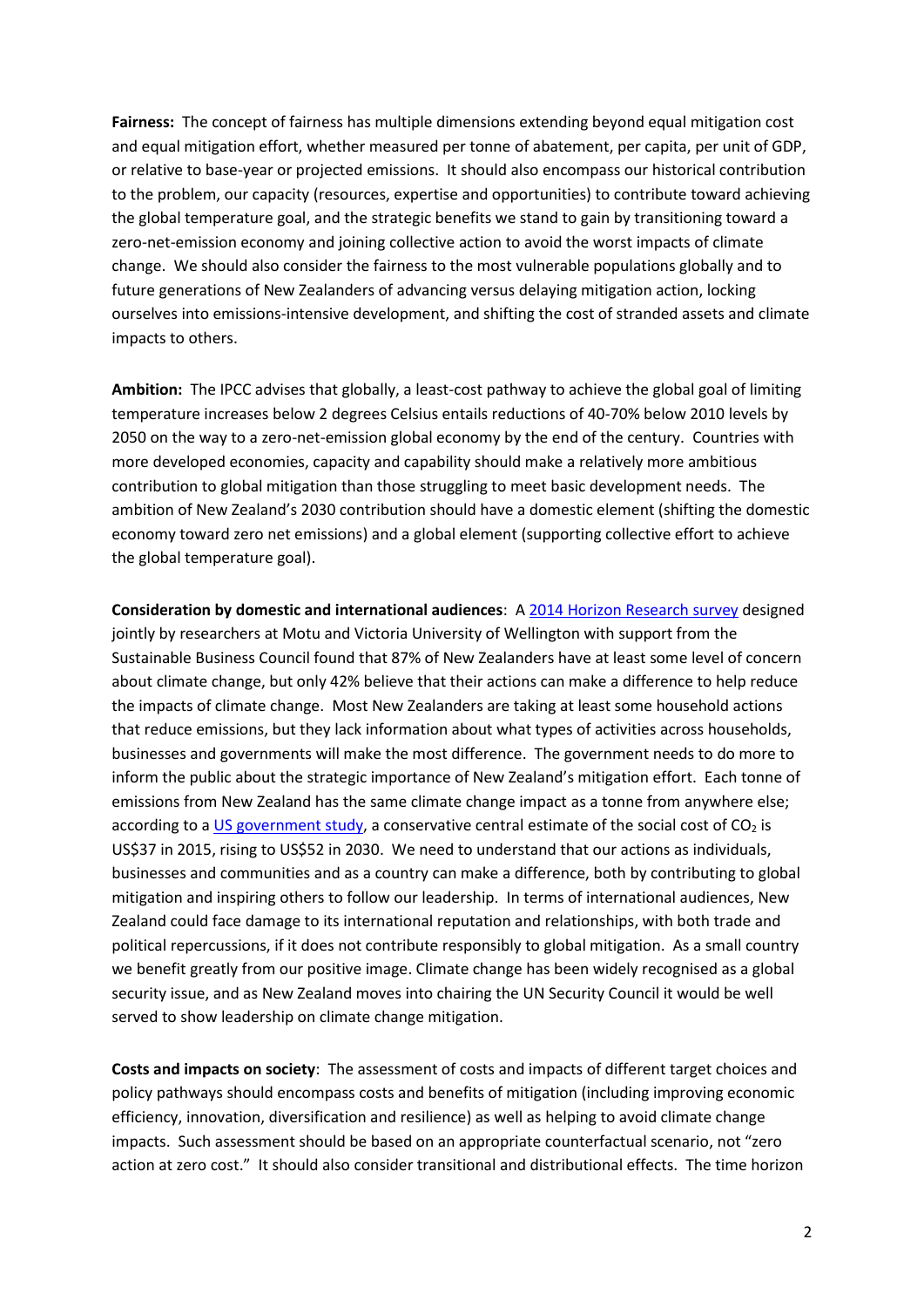for assessing costs, benefits and impacts should be sufficient to capture their long-term implications. Decisions based on analysis with a short time horizon may fail to capture the full costs of delaying mitigation that will accrue after 2050. The government's policy approach should be designed to support a just and beneficial transition to a zero-net-emission economy and should account for the social cost of carbon.

**Providing long-term guidance**: New Zealand's INDC for 2030 should guide not just long-term effort but also near-term effort to shift New Zealand toward a zero-net-emission economy by mid-century and encourage joint mitigation effort with other countries.

## **What would be a fair contribution for New Zealand?**

## **2. What do you think the nature of New Zealand's emissions and economy means for the level of target that we set?**

The nature of New Zealand's emissions and economy constitutes an invitation to ambitious action because it places a zero-net-emission future within our reach. We have the renewable energy resources, land-use opportunities, infrastructure, institutional and educational capacity, democratic decision-making processes, ingenuity and economic opportunities that would enable us to shift toward:

- a. Zero-net-emission stationary energy, industrial production and transport supported by renewable generation, domestic biofuels, rapid uptake of new technologies (e.g. electric vehicles), improved urban design and infrastructure and increased support for public and active transport
- b. Highly efficient and increasingly diversified agricultural production that responds quickly to new technologies and rewards best practice
- c. More strategic forestry development to increase carbon sequestration and enable sustainable biofuel production.

These activities would generate important co-benefits, including improvements to human health, air and water quality, resilience to natural hazards and biodiversity; more sustainable use of nonrenewable resources; improved energy security through lower reliance on imported fossil fuels; new economic opportunities arising from increased innovation in technologies and practices; and an enhanced international reputation and relationships.

The ambition of New Zealand's 2030 target should not be constrained by relatively high domestic marginal abatement costs when we can also contribute to global mitigation effort through emissions trading and extending other forms of mitigation support to developing countries. We should think strategically about the appropriate balance between domestic and international mitigation investment by New Zealanders in order to achieve our country's longer-term development objectives.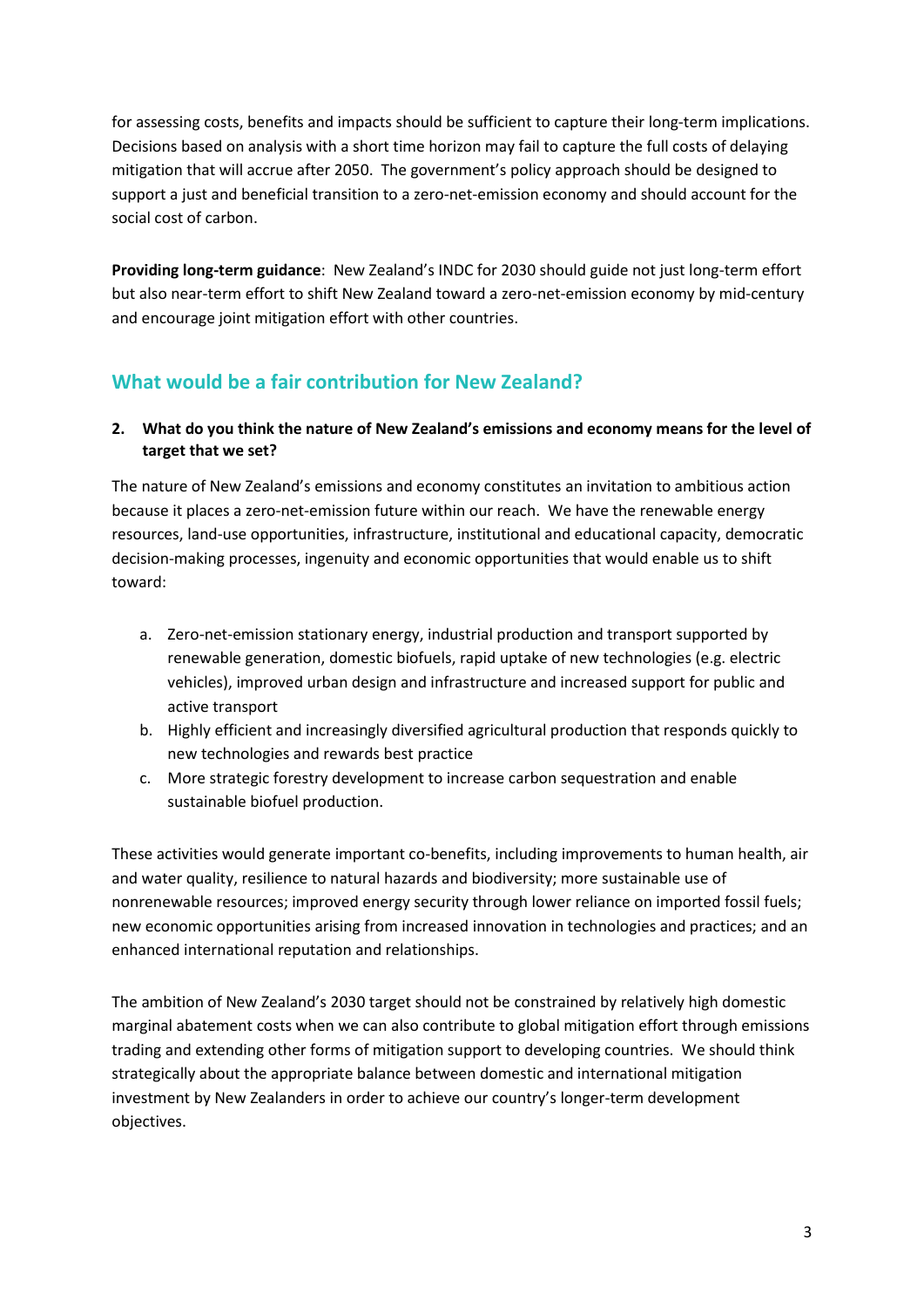## **How will our contribution affect New Zealanders?**

### **3. What level of cost is appropriate for New Zealand to reduce it greenhouse gas emissions? For example, what do you think would be a reasonable impact on annual household consumption?**

The framing of this question and the supporting information cited in the discussion document do not support a constructive evaluation of the costs and benefits of New Zealand's contribution to global mitigation through both domestic and overseas investment at different levels of ambition. Further analytical work and cross-stakeholder dialogue are required.

The modelling prepared by Infometrics and Landcare Research provides useful information for reference but should not be interpreted as predictive of actual costs or be used the sole basis for public judgments on cost acceptability or government decision making. First, the modelling excludes important mitigation opportunities and benefits for New Zealand. The authors of both studies are transparent about the limitations of their methodology (although these are not explicit in the discussion document). For example, they exclude mitigation from the forestry sector, the potential for transformational technology changes (e.g. electric vehicles and improved batteries), and the value to society of co-benefits to human health, the environment and New Zealand's international standing (e.g. clean-green branding) as well as avoided climate change impacts. Costs are evaluated relative to a baseline of "zero action and zero cost," which is not realistic and does not reflect New Zealand's existing mitigation targets for 2020 and 2050.

Even with these exclusions, 2030 targets ranging up to 40% below 1990 levels have a relatively small impact on underlying economic growth – if New Zealand can invest in lower-cost mitigation in other countries. For example, Infometrics found that under 2030 targets ranging from -5% to -40% relative to 1990 levels with a global carbon price of NZ\$50 and access to the global carbon market, across the 2020s:

- Average annual growth in GDP would be shaved from 2.2% (with no target) to 2.1% (across all targets modelled)
- Average annual growth in RGNDI would be shaved from 2.4% to 2.3%
- Average annual growth in household consumption would be shaved from 2.3% to 2.1%.

Modelling suggests that under a -10% target with a global price of NZ\$50, 80% of reductions would need to happen offshore. More ambitious targets at the same global price would require even more offshore investment. If New Zealand had to achieve its target only through domestic action, it could not even achieve a reduction target of 10% below 1990 levels at a domestic price of NZ\$300 per tonne. This would have more significant impacts on our international competitiveness and GDP. The high cost of domestic-only action is consistent with the findings from a [simpler model](http://low-emission-future.blogspot.co.nz/2015/05/we-are-not-on-track-yet.html)  developed by Motu researchers.

Landcare Research reached similar conclusions, although its modelling showed slightly smaller target impacts on GDP and RGNDI and greater domestic mitigation for a given carbon price. It would be useful to compare domestic mitigation responses in the two models.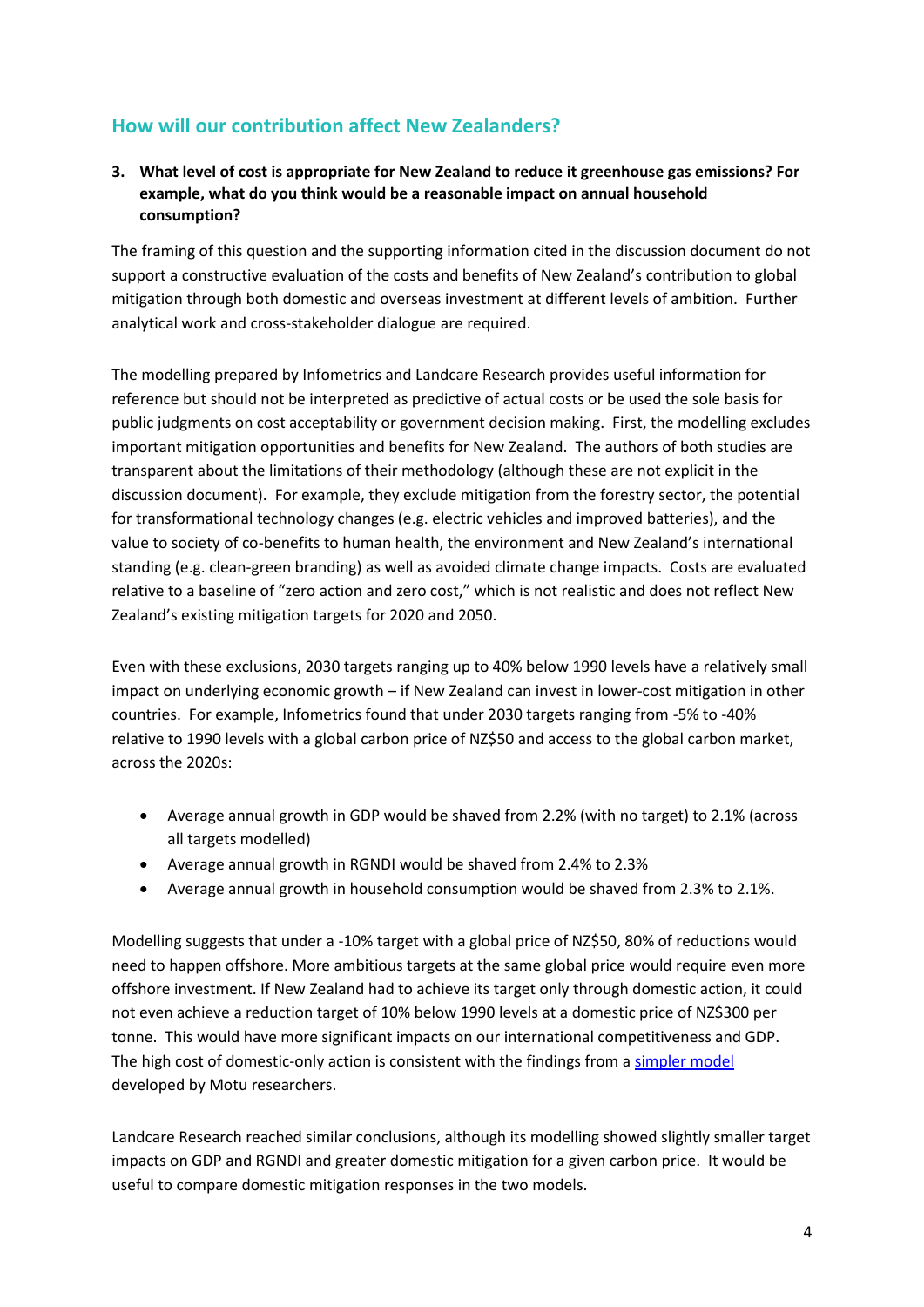Given our higher domestic mitigation costs, helping other countries to reduce their emissions is likely to be an important part of New Zealand's optimal contribution to global mitigation. However, we need to think carefully about what we can and want to achieve strategically through domestic action.

- First, investing in offshore mitigation has domestic costs. Infometrics estimated that every \$1 million spent to purchase mitigation units overseas would cost the economy \$1.8 million from declining terms of trade and reduced efficiency by our export industries. This does not take into account other lost co-benefits from investing domestically.
- Second, while investing in offshore mitigation can buy us time for emerging technologies to mature and support poorer countries with lower-emission development, it will not shift New Zealand to a zero-net-emission economy. New Zealand will need to join the rest of the world in finding a pathway to zero net emissions.
- Third, reducing New Zealand's emissions could produce strategic benefits if we are smart about how we do it. The value of such benefits should be accounted for.

The cost evaluation in the discussion document is based upon incremental thinking. In the context of future transformation:

- Mitigation costs become an investment with powerful economic, environmental and social returns.
- Emission reduction targets are not the end we seek but one of many indicators of the progress we are making toward achieving a high quality of life with a zero-net-emission economy.
- Our choice of targets should reflect our strategic direction for the future and not more of the same.

We would be happy to work with the government and other stakeholders to improve our national understanding of the costs and benefits from New Zealand's efforts to reduce domestic emissions and contribute to global mitigation.

### **4. Of the opportunities for New Zealand to reduce its emissions (as outlined on page 15 of the discussion document), which do you think are the most likely to occur, or be most important for New Zealand?**

Based on Motu's ongoing work with cross-sector participants in its Low-Emission Future Dialogue, we consider that New Zealand could design policy pathways toward zero net emissions that would generate all of these opportunities, and that all of them could be significant for New Zealand.

Although international targets are calculated on a production basis, New Zealand should also consider its opportunities to reduce emissions on a consumption basis. Motu has been researching consumption emissions by New Zealand households and can share its findings to help inform domestic policy development.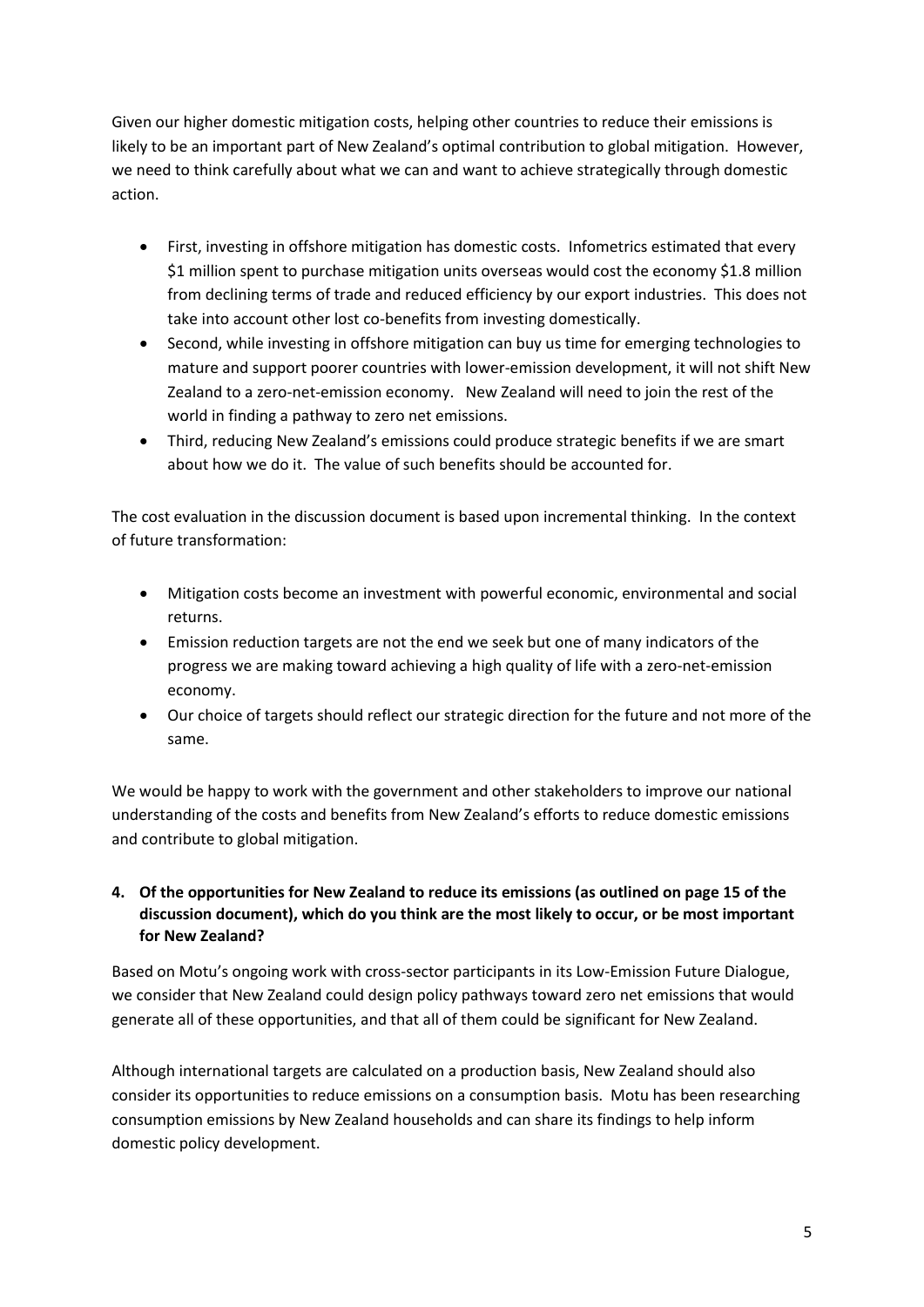The characterisation of competitiveness benefits appears defensive. This is not just about maintaining our competitiveness by keeping pace with others but also about creating new competitive advantages through proactive leadership. There could be positive opportunities for New Zealand to capitalise on new technologies and practices by taking a leading role in technology experimentation and adoption.

We could also generate valuable economic and political opportunities by engaging further in joint mitigation research and investment with other countries.

## **Summary**

### **5. How should New Zealand take into account the future uncertainties of technologies and costs when setting its target?**

Assuming that New Zealand can achieve its target through a combination of domestic emission reductions, forest carbon sequestration and investment in mitigation overseas, then future uncertainties around mitigation technologies and costs in the domestic context can be managed strategically and with flexibility. If we start making emission reductions earlier and bank excess reductions, we have another tool to protect ourselves against risk. In New Zealand's INDC, the government can stipulate its preferred rules for access to international carbon markets, banking/carry-over, recognition of other forms of joint mitigation efforts with other countries, and rules for accounting of greenhouse gases from both emission sources and forest sinks. If the rules ultimately agreed by the Parties diverge from those stipulated in New Zealand's INDC, then the government would have reasonable grounds to revise its INDC accordingly.

## **Other comments**

#### **6. Is there any further information you wish the Government to consider? Please explain.**

Ultimately, there is one critical target number that we must achieve, and that is zero net emissions as an economy between the middle and end of the century. The strategic decisions we face are how quickly to strive for net zero, how many opportunities we can create along the way, how we can best manage the transitional costs, how we can safeguard New Zealanders who are disadvantaged in the transition, and how we can help other countries along the same path. Whether we get to net zero by 2040 or 2060 is much less important than getting there as soon as we can through strategic choices that support the wellbeing of New Zealanders both during and after the transition and fulfill our moral obligation to other countries and future generations.

Informed decisions about the ambition and cost of New Zealand's 2030 target, and the appropriate balance between domestic and international investment, should be made in the context of the policy pathways available to us for achieving a zero-net-emission economy over time. We are pleased to see that the government has pledged to consult further on its climate change policies and measures. However, brief periods of formal consultation will not be sufficient to achieve broad public understanding and enduring public and cross-party support for mitigation policies that will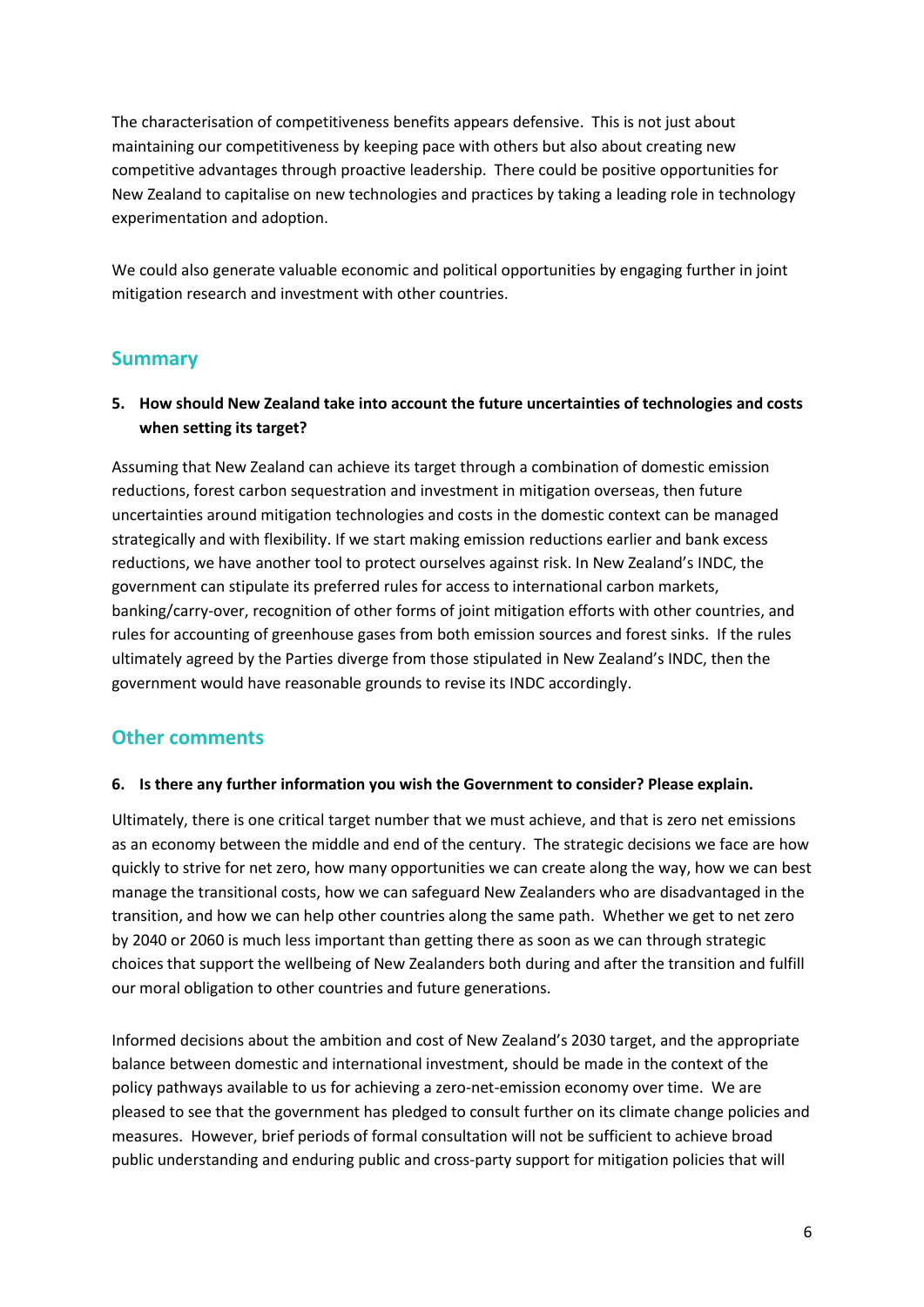support our strategic development as a country. Across sectors, we need to focus attention and resources in order to:

- 1. Enable long-term, progressive dialogue across government, businesses, researchers and civil society on New Zealand's strategic mitigation pathway options for transitioning to a zeronet-emission economy
- 2. Improve public education and engagement about climate change impacts and opportunities for mitigation and adaptation
- 3. Build capacity and direct investment to implement mitigation and adaptation solutions.

Targets are useful only to the extent they inspire a shared commitment to ambitious action. We should not let fear of ambition and the possibility of falling short justify a commitment to mediocrity. Ultimately what matters is what we actually do. While a target may define the least we commit to, it does not limit how much we can achieve. Regardless of the target tabled in the negotiations, we can create a bright low-carbon future for New Zealand as long as we decide as a country that we want to act.

We would like to offer the following recommendations for New Zealand's INDC to be tabled in negotiations leading to an agreement in Paris in 2015:

- 1. New Zealand's INDC should include a quantified emission reduction target for the year 2030 but also for the period from 2020 to 2030.
- 2. The level of ambition for our net global contribution should align with the IPCC's recommendations for achieving the global temperature goal and be predicated on the assumption that we can achieve part of our target through joint effort with other countries.
- 3. The level of ambition for our domestic contribution should be consistent with a shift toward a zero-net-emission economy by mid-century.
- 4. The narrative should contain New Zealand's commitment to engagement processes and policies that will deliver a strategic transition toward a zero-net-emission domestic economy before the end of the century. This should include achieving:
	- a. Zero-net-emission stationary energy, transport and industrial production
	- b. Highly efficient and diversified agricultural production
	- c. Strategic land use for increased forest carbon sequestration and sustainable biofuel production while maintaining biodiversity
	- d. Policy commitment to a rising price on emissions under the New Zealand Emissions Trading Scheme that incentivises mitigation consistent with achieving the global temperature goal over time, and ETS linkages with strong environmental integrity
	- e. Policy commitment for the government to factor the social cost of carbon into its policy decisions and public investment criteria
	- f. A just and beneficial transition toward a zero-net-emission economy for New Zealanders, including for those facing disproportionate impacts
	- g. Ongoing research and education on climate change impacts and mitigation solutions
	- h. Broader collaboration on mitigation policy development between government and stakeholders, including through appointment of an independent climate body to